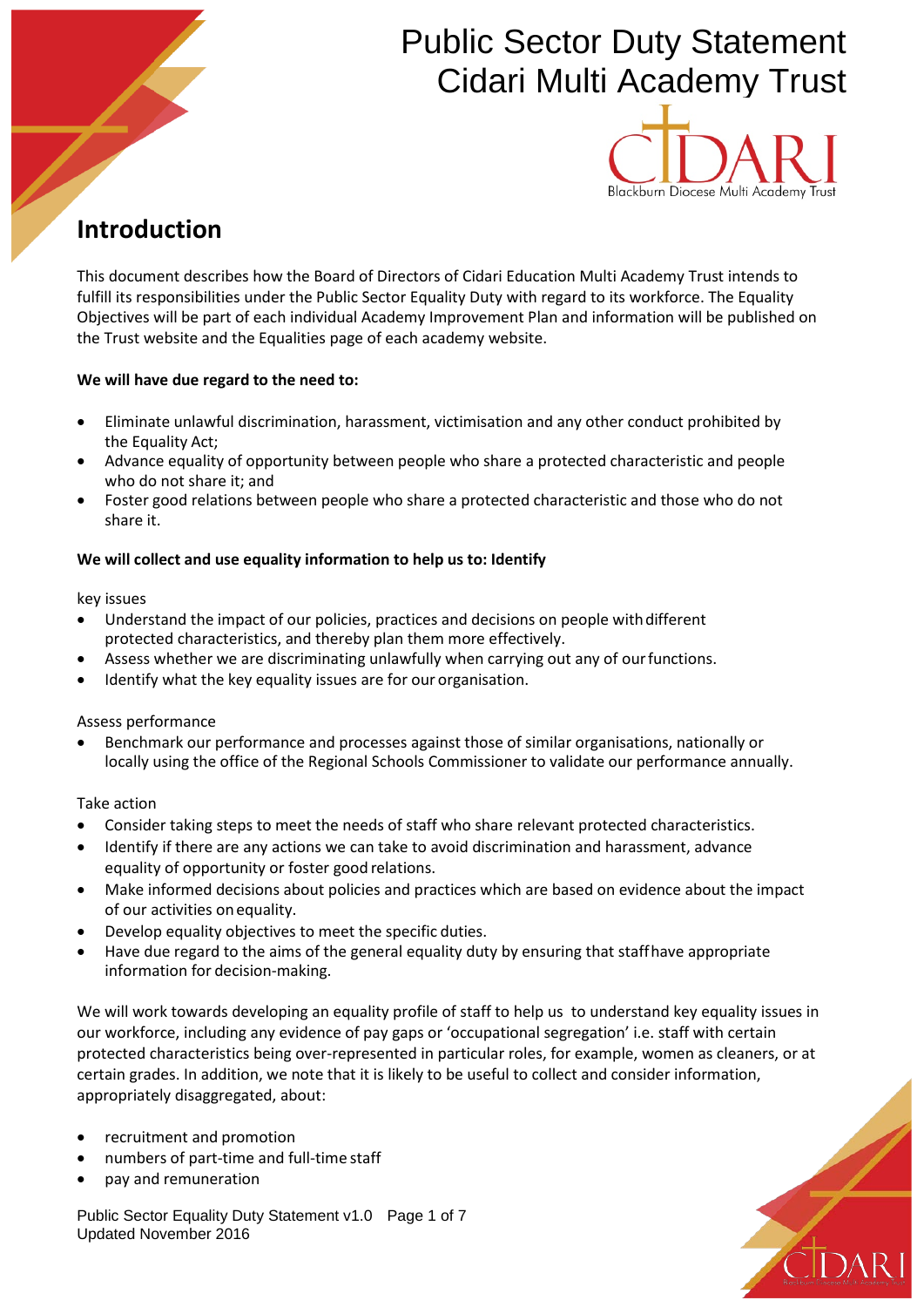- training
- return to work of women on maternity leave
- return to work of disabled employees following sick leave relating to their disability
- appraisals
- grievances (including about harassment)
- disciplinary action (including for harassment
- dismissals and other reasons for leaving.

#### **Publication of Equality Information**

We will publish relevant, proportionate information which is broad enough to give a full picture of performance across our academies. We will demonstrate how we have used this information to have due regard to all three aims of the duty, for all relevant protected characteristics. Our information will usually fall into two main categories:

- Information to identify equality issues. Examples of this include equality monitoring information about employees, information about the effect of our activities on people with different protected characteristics or any engagement we may have carried out.
- Information about steps taken to have due regard to the aims of the general equality duty. For example, any records we have about how we had due regard in making certain decisions, information that was considered in that decision-making (including engagement), consideration of steps to mitigate adverse impacts, or details of policies to address equality concerns.

#### **We note that the Equalities and Human Rights Commission would normally expect to see the following information:**

- the race, disability, gender and age distribution of our workforce at different grades, and whether they are full or part time
- an indication of the likely representation on sexual orientation and religion and belief, provided that noone can be identified as a result
- an indication of any issues for transsexual staff, based on engagement with transsexual staff or equality organisations
- gender pay gap information
- information about occupational segregation
- grievance and dismissal information for people with relevant protected characteristics
- complaints about discrimination and other prohibited conduct from staff
- details and feedback of engagement with staff and trade unions
- quantitative and qualitative research with employees e.g. staff surveys
- records of how we have had due regard to the aims of the duty in decision-making with regard to our employment, including any assessments of impact on equality and any evidence used
- details of policies and programmes that have been put into place to address equality concerns raised by staff and trade unions.

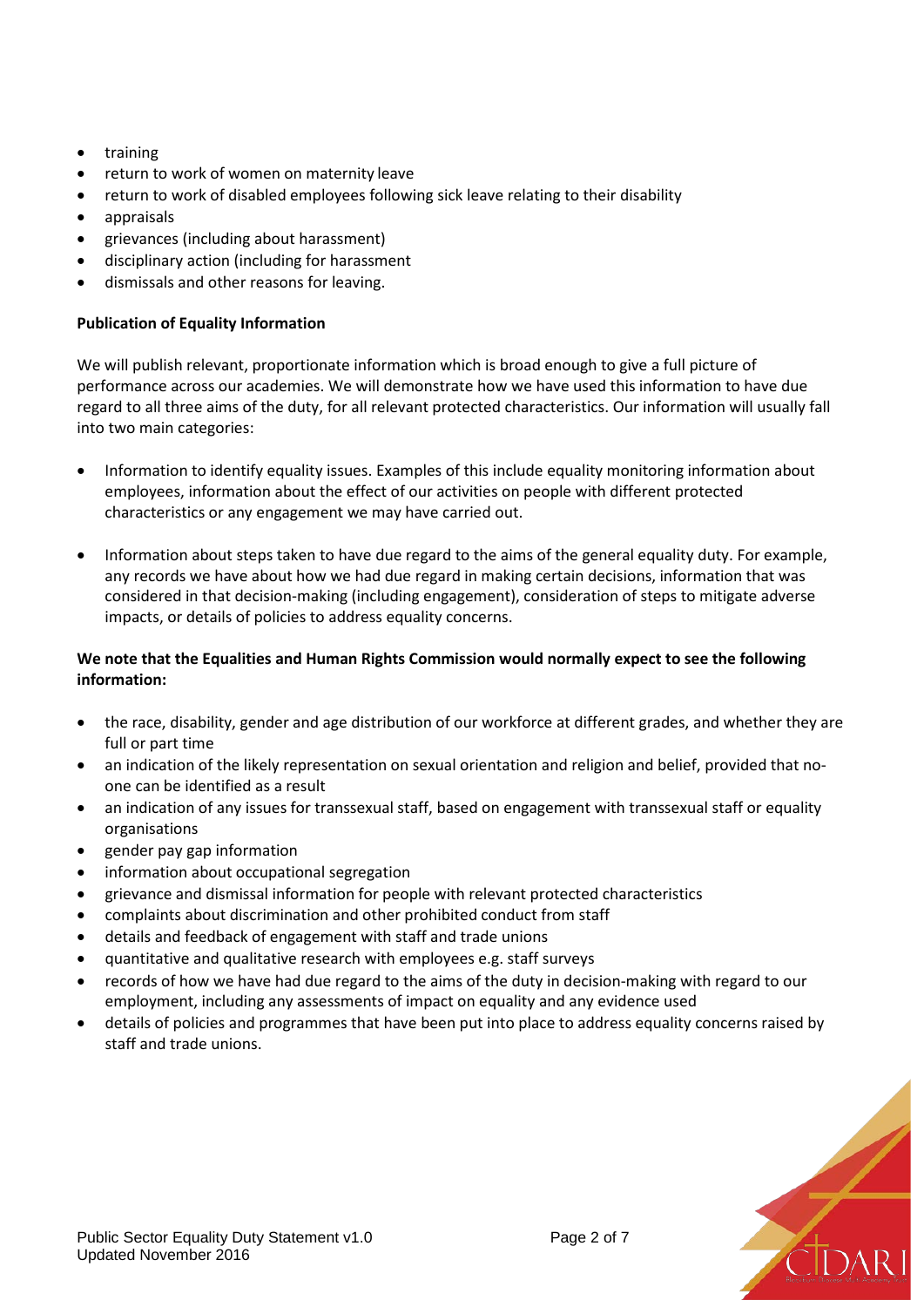# **Appendix 1**

Staffing information Analysis and Draft Objectives

Staffing Complement of academies and the Trust for the academic year 2016-2017

*Data being updated due to consolidated trust - wide HR & Payroll Migration Nov 16 – Feb 17*

| <b>Teachers</b>  | FT Men | <b>FT</b> | PT Men | PТ     | <b>Total</b> |
|------------------|--------|-----------|--------|--------|--------------|
|                  |        | Female    |        | Female |              |
| <b>STG</b>       |        |           |        |        |              |
| BAI              |        |           |        |        |              |
| <b>DSJ</b>       |        |           |        |        |              |
| <b>DSB</b>       |        |           |        |        |              |
| SAB              |        |           |        |        |              |
| <b>SLSP</b>      |        |           |        |        |              |
| <b>GMSJ</b>      |        |           |        |        |              |
| <b>Total MAT</b> |        |           |        |        |              |

| Support Staff    | FT Men | FT     | PT Men | PT     | <b>Total</b> |
|------------------|--------|--------|--------|--------|--------------|
|                  |        | Female |        | Female |              |
| <b>STG</b>       |        |        |        |        |              |
| BAI              |        |        |        |        |              |
| <b>DSJ</b>       |        |        |        |        |              |
| <b>DSB</b>       |        |        |        |        |              |
| SAB              |        |        |        |        |              |
| <b>SLSP</b>      |        |        |        |        |              |
| <b>GMSJ</b>      |        |        |        |        |              |
| <b>Total MAT</b> |        |        |        |        |              |

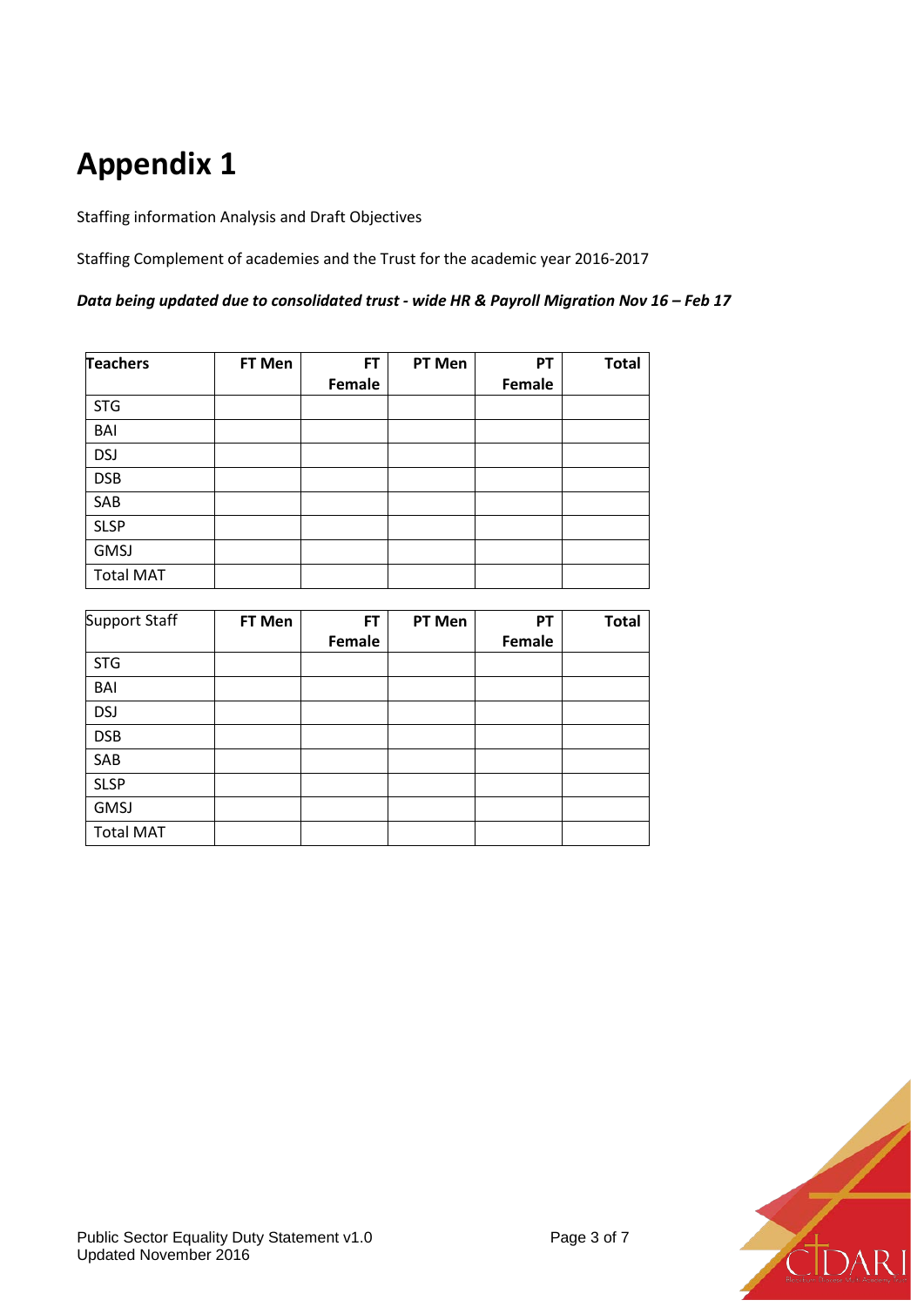# **Salary by Gender Race & Disability**

| <b>By Gender</b> |             | $<$ £19 $k$ | £20k-£29k   |        | £30k-£39k   |        |  |
|------------------|-------------|-------------|-------------|--------|-------------|--------|--|
|                  | <b>Male</b> | Female      | <b>Male</b> | Female | <b>Male</b> | Female |  |
| <b>STG</b>       |             |             |             |        |             |        |  |
| BAI              |             |             |             |        |             |        |  |
| <b>DSJ</b>       |             |             |             |        |             |        |  |
| <b>DSB</b>       |             |             |             |        |             |        |  |
| SAB              |             |             |             |        |             |        |  |
| <b>SLSP</b>      |             |             |             |        |             |        |  |
| <b>GMSJ</b>      |             |             |             |        |             |        |  |
| <b>Total MAT</b> |             |             |             |        |             |        |  |

| <b>By Gender</b> |             | £40k-£49k | £50k-£59k   |        | >E60k       |        |  |
|------------------|-------------|-----------|-------------|--------|-------------|--------|--|
|                  | <b>Male</b> | Female    | <b>Male</b> | Female | <b>Male</b> | Female |  |
| <b>STG</b>       |             |           |             |        |             |        |  |
| BAI              |             |           |             |        |             |        |  |
| <b>DSJ</b>       |             |           |             |        |             |        |  |
| <b>DSB</b>       |             |           |             |        |             |        |  |
| SAB              |             |           |             |        |             |        |  |
| <b>SLSP</b>      |             |           |             |        |             |        |  |
| <b>GMSJ</b>      |             |           |             |        |             |        |  |
| <b>Total MAT</b> |             |           |             |        |             |        |  |

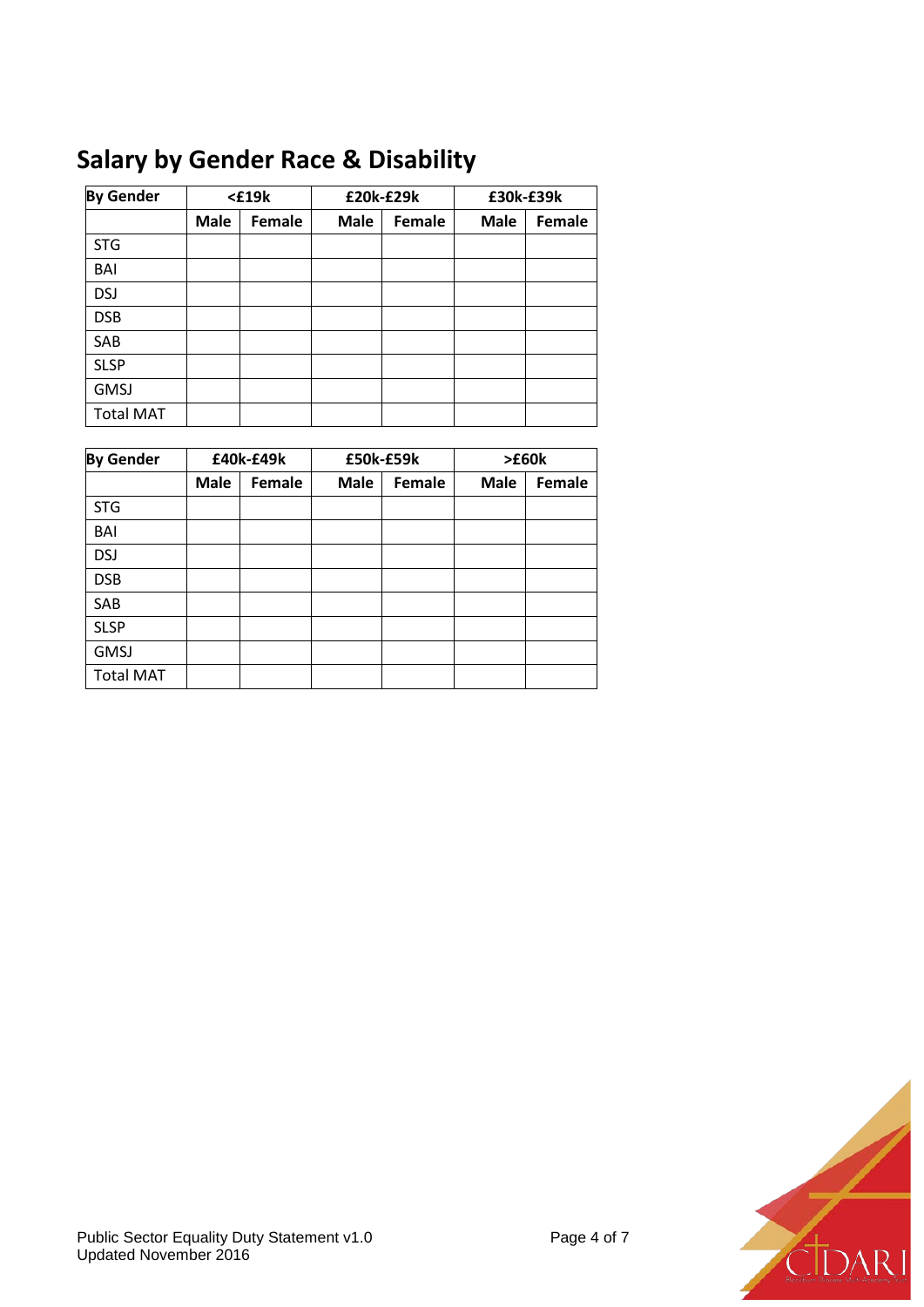| <b>By Race</b>   | $£19k$         |        |           |              |              |       |       |       |                          |
|------------------|----------------|--------|-----------|--------------|--------------|-------|-------|-------|--------------------------|
|                  | White          | Asian  | Asian     | <b>Black</b> | <b>Black</b> | Asian | White |       | <b>White Mixed Black</b> |
|                  | <b>British</b> | Indian | Pakistani | African      | Caribbean    | Other | Other | Irish | & White                  |
| <b>STG</b>       |                |        |           |              |              |       |       |       |                          |
| BAI              |                |        |           |              |              |       |       |       |                          |
| <b>DSJ</b>       |                |        |           |              |              |       |       |       |                          |
| <b>DSB</b>       |                |        |           |              |              |       |       |       |                          |
| SAB              |                |        |           |              |              |       |       |       |                          |
| <b>SLSP</b>      |                |        |           |              |              |       |       |       |                          |
| <b>GMSJ</b>      |                |        |           |              |              |       |       |       |                          |
| <b>Total MAT</b> |                |        |           |              |              |       |       |       |                          |

| White<br><b>Asian</b><br><b>British</b><br>Indian | Asian<br>Pakistani | <b>Black</b> | <b>Black</b> | Asian | White |       |                          |
|---------------------------------------------------|--------------------|--------------|--------------|-------|-------|-------|--------------------------|
|                                                   |                    |              |              |       |       |       | <b>White Mixed Black</b> |
|                                                   |                    | African      | Caribbean    | Other | Other | Irish | & White                  |
|                                                   |                    |              |              |       |       |       |                          |
|                                                   |                    |              |              |       |       |       |                          |
|                                                   |                    |              |              |       |       |       |                          |
|                                                   |                    |              |              |       |       |       |                          |
|                                                   |                    |              |              |       |       |       |                          |
|                                                   |                    |              |              |       |       |       |                          |
|                                                   |                    |              |              |       |       |       |                          |
|                                                   |                    |              |              |       |       |       |                          |
|                                                   |                    |              |              |       |       |       |                          |

| <b>By Race</b> | £30k-<br>£39k  |        |           |              |              |       |       |       |                          |
|----------------|----------------|--------|-----------|--------------|--------------|-------|-------|-------|--------------------------|
|                | White          | Asian  | Asian     | <b>Black</b> | <b>Black</b> | Asian | White |       | <b>White Mixed Black</b> |
|                | <b>British</b> | Indian | Pakistani | African      | Caribbean    | Other | Other | Irish | & White                  |
| <b>STG</b>     |                |        |           |              |              |       |       |       |                          |
| BAI            |                |        |           |              |              |       |       |       |                          |
| <b>DSJ</b>     |                |        |           |              |              |       |       |       |                          |
| <b>DSB</b>     |                |        |           |              |              |       |       |       |                          |
| SAB            |                |        |           |              |              |       |       |       |                          |
| <b>SLSP</b>    |                |        |           |              |              |       |       |       |                          |
| <b>GMSJ</b>    |                |        |           |              |              |       |       |       |                          |
| Total          |                |        |           |              |              |       |       |       |                          |
| <b>MAT</b>     |                |        |           |              |              |       |       |       |                          |

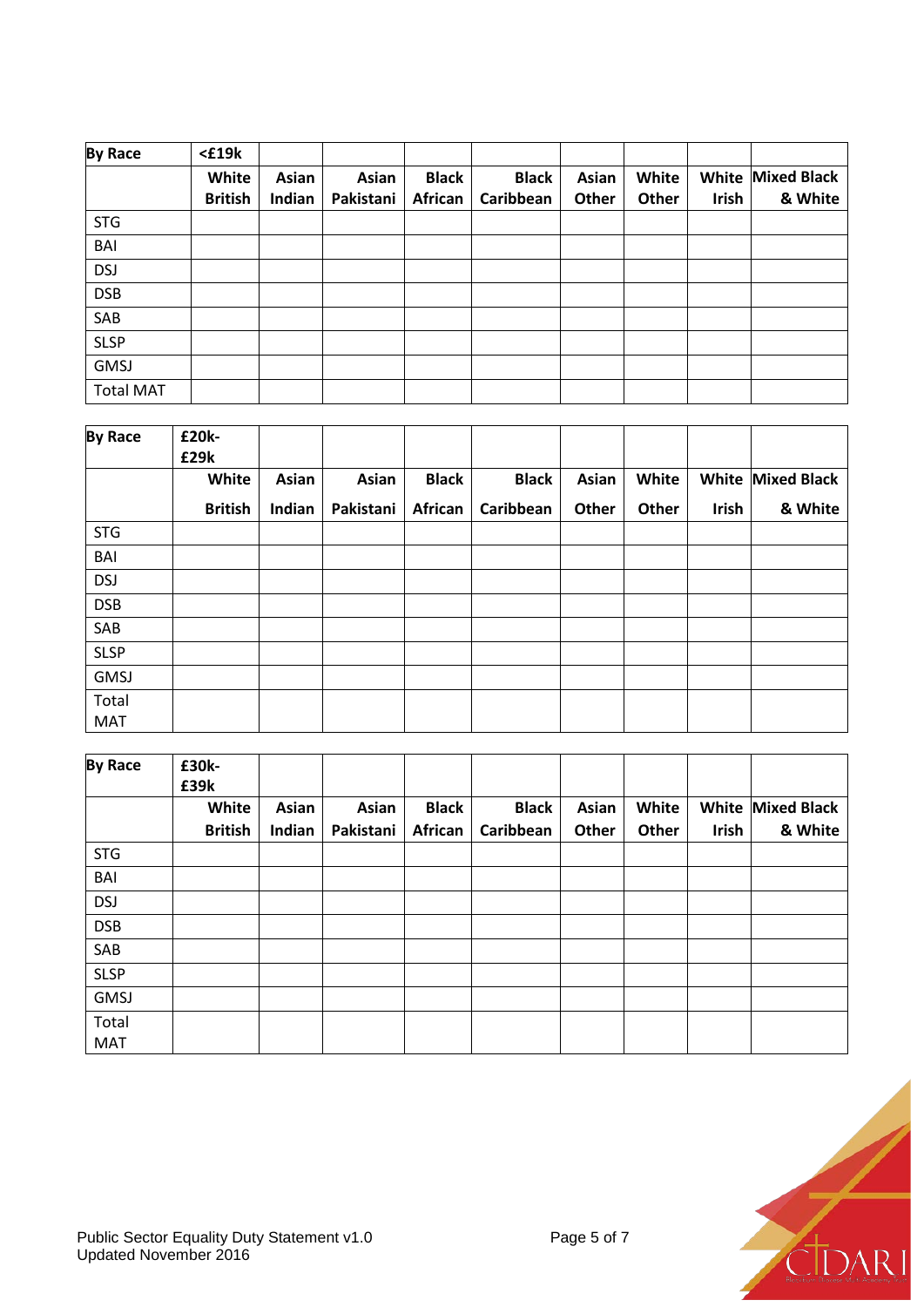| <b>By Race</b>      | £40k-<br>£49k           |                 |                           |                         |                           |                       |                |                       |                               |
|---------------------|-------------------------|-----------------|---------------------------|-------------------------|---------------------------|-----------------------|----------------|-----------------------|-------------------------------|
|                     | White<br><b>British</b> | Asian<br>Indian | <b>Asian</b><br>Pakistani | <b>Black</b><br>African | <b>Black</b><br>Caribbean | Asian<br>Other        | White<br>Other | White<br>Irish        | <b>Mixed Black</b><br>& White |
| <b>STG</b>          |                         |                 |                           |                         |                           |                       |                |                       |                               |
| <b>BAI</b>          |                         |                 |                           |                         |                           |                       |                |                       |                               |
| <b>DSJ</b>          |                         |                 |                           |                         |                           |                       |                |                       |                               |
| <b>DSB</b>          |                         |                 |                           |                         |                           |                       |                |                       |                               |
| SAB                 |                         |                 |                           |                         |                           |                       |                |                       |                               |
| <b>SLSP</b>         |                         |                 |                           |                         |                           |                       |                |                       |                               |
| <b>GMSJ</b>         |                         |                 |                           |                         |                           |                       |                |                       |                               |
| Total<br>MAT        |                         |                 |                           |                         |                           |                       |                |                       |                               |
| <b>By Race</b>      | £50k-<br>£59k           |                 |                           |                         |                           |                       |                |                       |                               |
|                     | White                   | Asian           | Asian                     | <b>Black</b>            | <b>Black</b>              | Asian                 | White          | White                 | <b>Mixed Black</b>            |
|                     | <b>British</b>          | Indian          | Pakistani                 | African                 | Caribbean                 | Other                 | Other          | Irish                 | & White                       |
| <b>STG</b>          |                         |                 |                           |                         |                           |                       |                |                       |                               |
| BAI                 |                         |                 |                           |                         |                           |                       |                |                       |                               |
| <b>DSJ</b>          |                         |                 |                           |                         |                           |                       |                |                       |                               |
| <b>DSB</b>          |                         |                 |                           |                         |                           |                       |                |                       |                               |
| SAB                 |                         |                 |                           |                         |                           |                       |                |                       |                               |
| <b>SLSP</b>         |                         |                 |                           |                         |                           |                       |                |                       |                               |
| <b>GMSJ</b>         |                         |                 |                           |                         |                           |                       |                |                       |                               |
| Total<br><b>MAT</b> |                         |                 |                           |                         |                           |                       |                |                       |                               |
| <b>By Race</b>      | >E60k                   |                 |                           |                         |                           |                       |                |                       |                               |
|                     | White<br><b>British</b> | Asian<br>Indian | Asian<br>Pakistani        | <b>Black</b><br>African | <b>Black</b><br>Caribbean | Asian<br><b>Other</b> | White<br>Other | White<br><b>Irish</b> | <b>Mixed Black</b><br>& White |
| <b>STG</b>          |                         |                 |                           |                         |                           |                       |                |                       |                               |
| BAI                 |                         |                 |                           |                         |                           |                       |                |                       |                               |
| <b>DSJ</b>          |                         |                 |                           |                         |                           |                       |                |                       |                               |
| <b>DSB</b>          |                         |                 |                           |                         |                           |                       |                |                       |                               |
| SAB                 |                         |                 |                           |                         |                           |                       |                |                       |                               |
| <b>SLSP</b>         |                         |                 |                           |                         |                           |                       |                |                       |                               |
| GMSJ                |                         |                 |                           |                         |                           |                       |                |                       |                               |
| Total<br>MAT        |                         |                 |                           |                         |                           |                       |                |                       |                               |